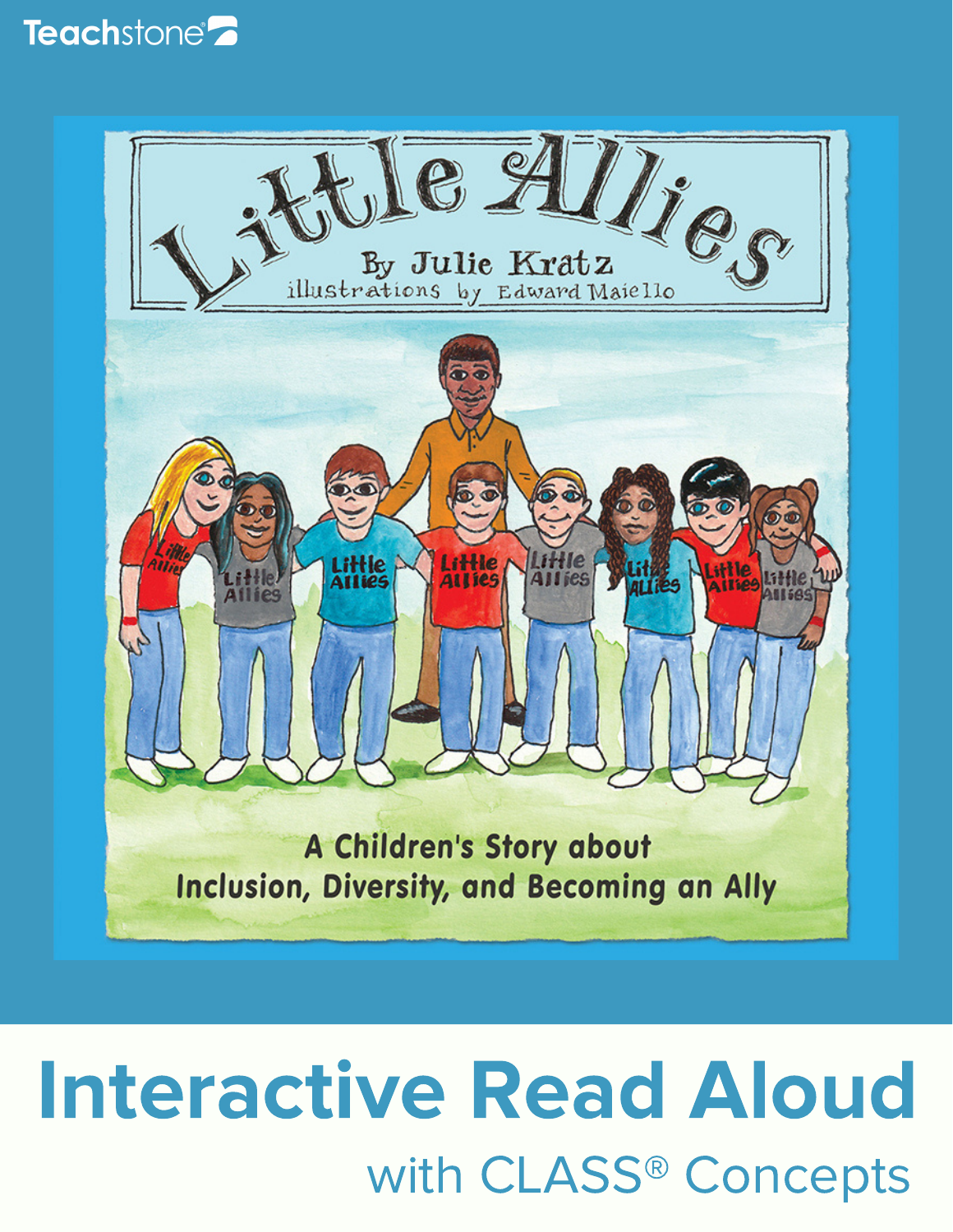

## Welcome to Teachstone's Interactive Reading Guide with CLASS® Concepts

#### How to use the guide:

This guide is meant to help you enhance the experience of reading with children. The ideas in the guide will help you make the most of story time, supporting children's learning and engaging with them in a meaningful way.

When planning for story time, begin by reading the book. Then, read this guide. Choose the ideas you think will be most helpful based on what you know about the children you are reading to. It is not recommended that you use all of the ideas in the guide at once, as this may disrupt the flow of the story.

#### What is CLASS®?:

CLASS stands for the Classroom Assessment Scoring System. Developed in 2008 at the University of Virginia, it is a research-driven tool used to improve how teachers interact with children every day to cultivate supportive, structured, and engaging classroom experiences.

The CLASS framework is divided into three domains: Emotional Support, Classroom Organization, and Instructional Support. Each domain is subdivided into several dimensions. This guide offers suggestions on using strategies from each of the CLASS dimensions listed below.

Emotional Support: Positive Climate (PC) Teacher Sensitivity (TS) Regard for Student Perspectives (RSP)

Instructional Support:

Concept Development (CD) Quality of Feedback (QF) Language Modeling (LM)

Classroom Organization: Behavior Management (BM) Productivity (P) Instructional Learning Formats (ILF)

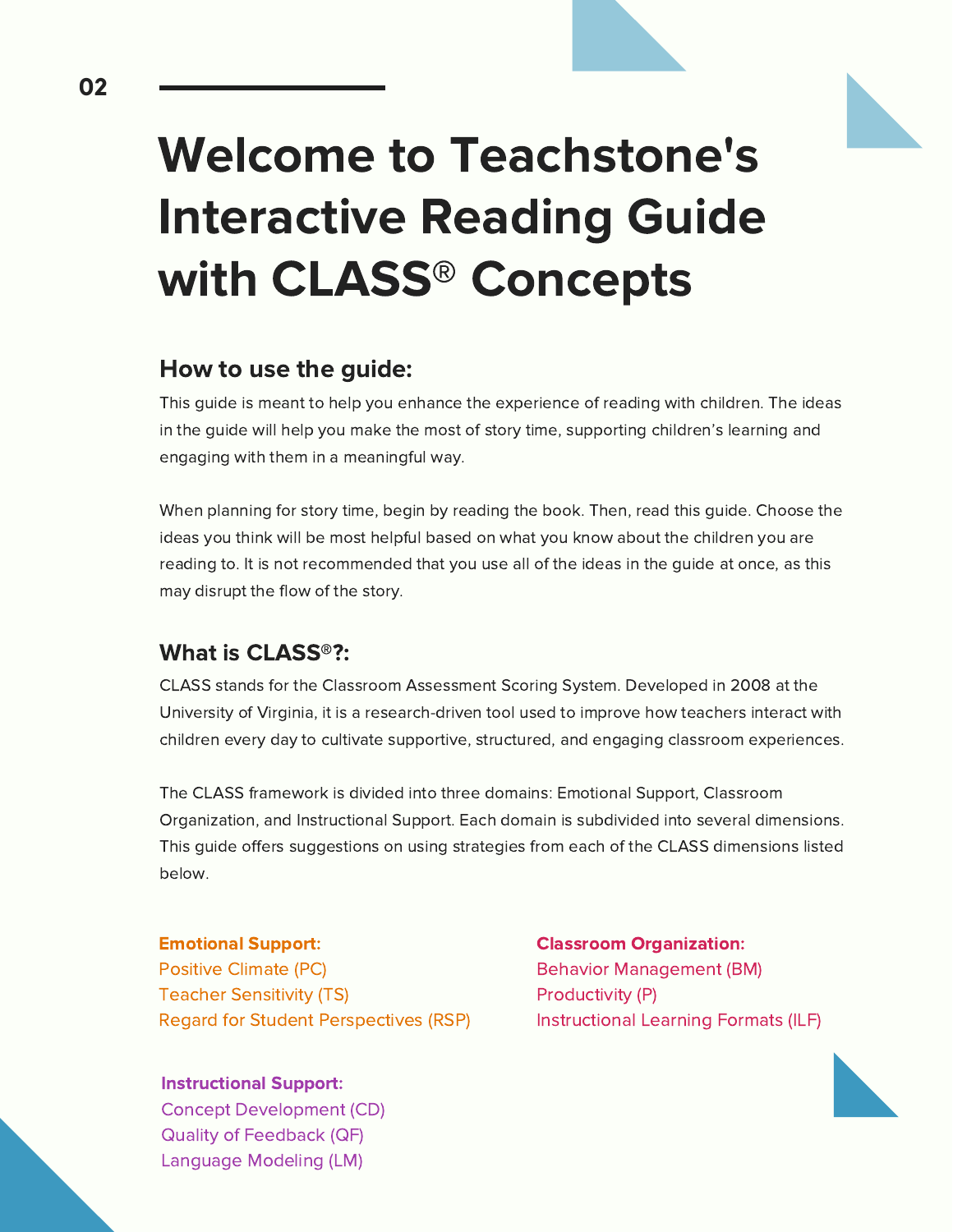#### COVER:

This book was written by Julie Kratz and Edward Maiello created the illustrations. It is about a 4th grader named Ally and an important lesson she learned one week at her school. I wonder what she learned?

The title of the book is: Little Allies: A Children's Story about Inclusion, Diversity, and Becoming an Ally. These are some pretty big words. When people are different, some people might think things that are untrue about them and may not include them because they don't know them.

Inclusion is when people who are different feel welcome in a community where everyone else is the same. Diversity is a word that describes all of the ways people are different skin color, gender (men, women, girls, boys), abilities, or disabilities. What are some ways that you have noticed that people are different? The word Ally is in the title, Little Allies. An Ally is someone who stands up for others who are different. Do you have any ideas about what the important lesson Ally learned might be? (TS, RSP, CD, LM)

#### PAGE 9:

What do you think about what Tommy said? This makes me think of the words from the cover diversity and inclusion. What do you think? How do you think Prisha felt? (RSP, CD, LM)

#### PAGE 13:

Tommy's words hurt Ally's friend Prisha's feelings. How would you feel if someone was mean to your friend? What would you do? (RSP, CD, LM)

#### PAGE 15:

What do you think about what Ally said? How do you think Prisha felt to hear her say those words? What do you think Tommy was thinking at that moment? (RSP, CD, LM)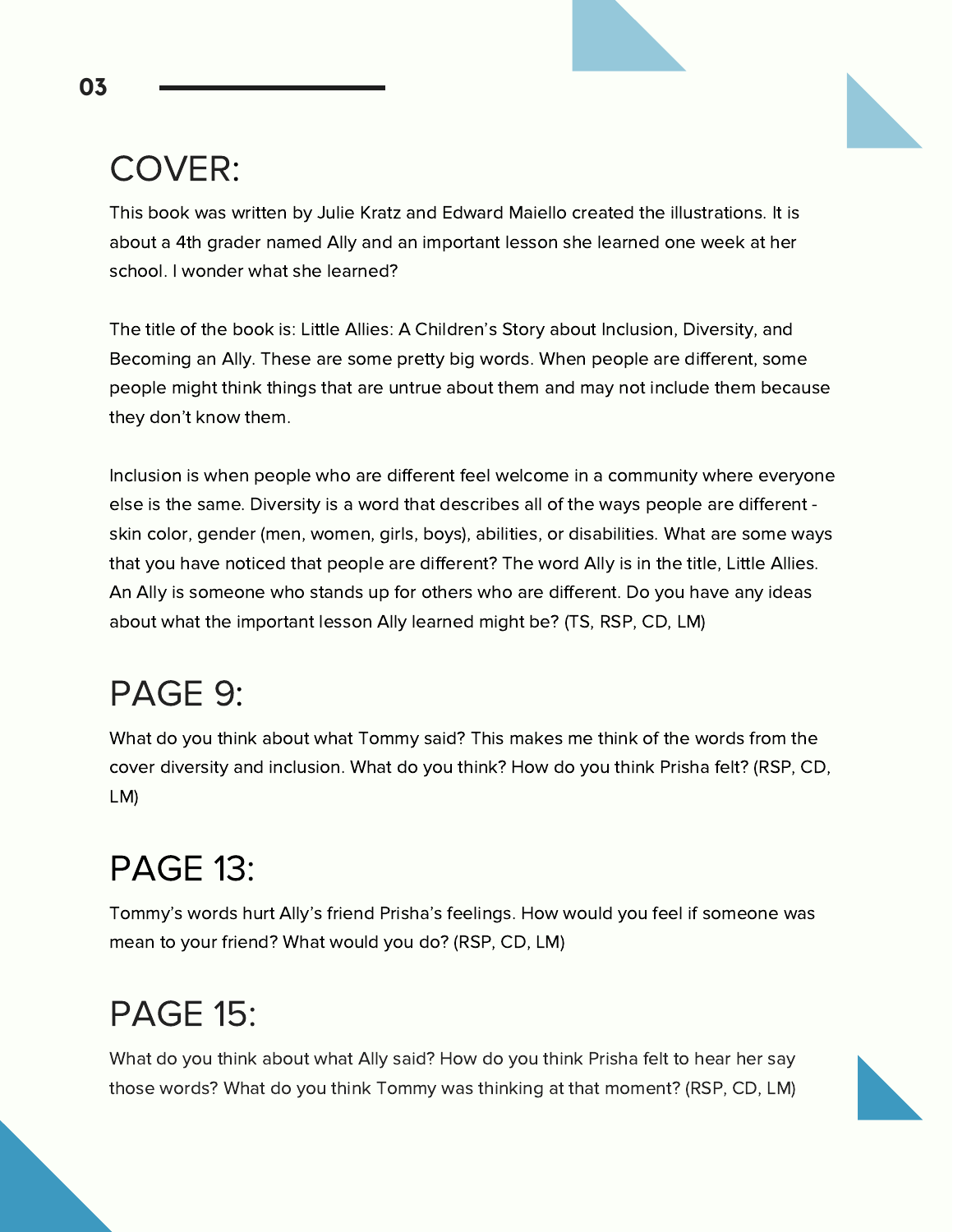#### PAGE 17:

How did Tommy's thinking change? What did he learn? Have you learned anything new? (RSP, CD, LM)

#### PAGE 23

Ally's friend Henry has a disability. He learns differently than the other children in his class and sometimes needs help from a special teacher and a special class. What do you know about special teachers or special classes? (RSP, CD, LM)

#### PAGE 24

It sounds like Ally learned something new about Henry this week. What did she learn? (RSP, LM)

#### PAGE 29

Just like people, not all families look the same. Who do you live with? What are some ways families can be different? (PC, RSP, CD, LM)

#### PAGE 31

How do you think Jack is feeling? How is this like what happened between Prisha and Tommy? (RSP, CD, LM)

#### PAGE 35

What do you think it would be like to go to a school where everyone speaks a different language? How would you feel if kids teased you because you didn't always know the right words? What would you want your friends to know? (RSP, CD, LM)

#### PAGE 39

Coach used birthdays to create two separate teams and made Sam feel included. How else could Coach create two teams and include Sam? (RSP, CD)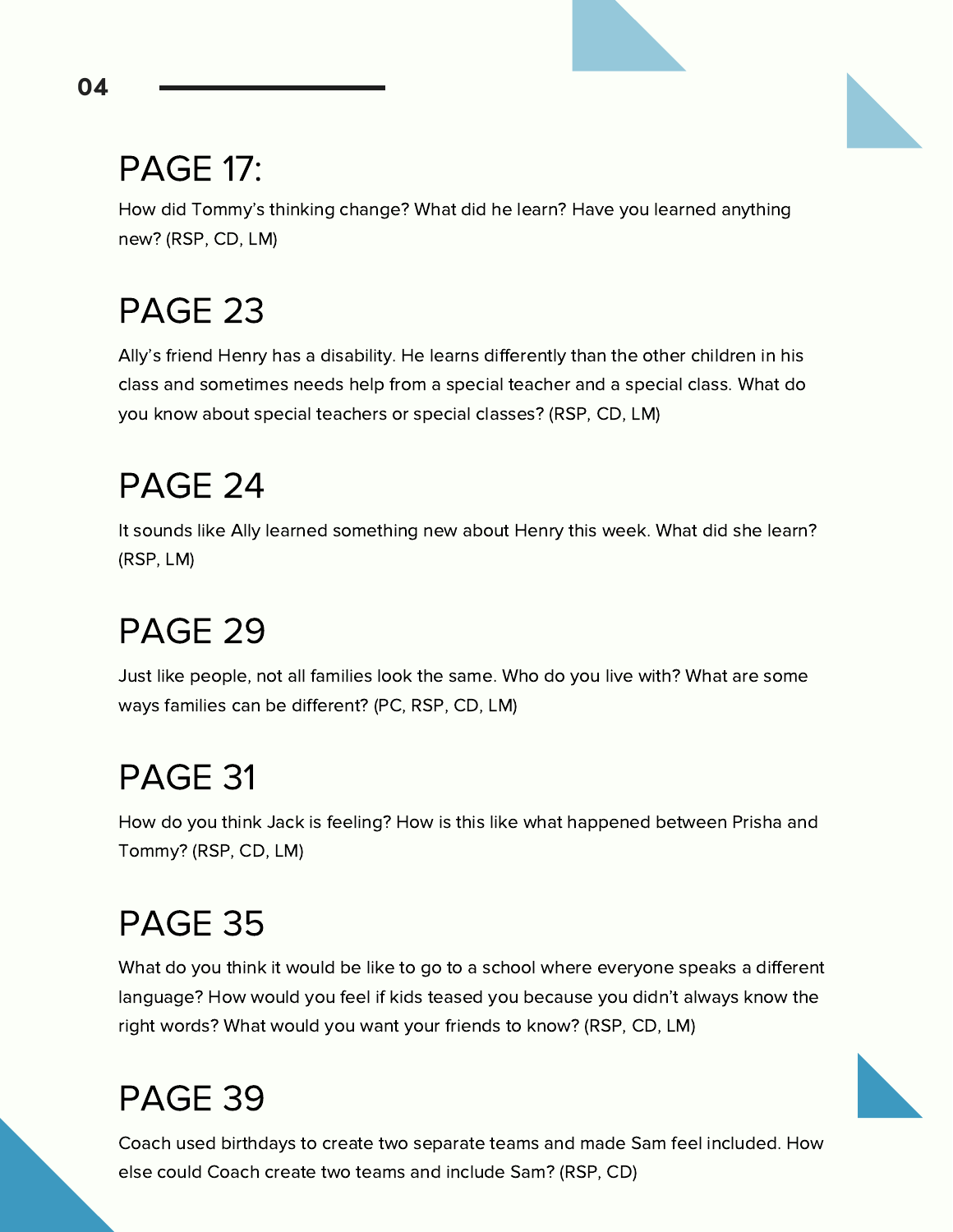#### PAGE 41

Ally still hasn't told us about the important lesson she learned in school that week. I wonder what it could be? (RSP, CD, LM)

#### PAGE 45

Why do you think Ally felt uncomfortable? Has anyone ever said anything to someone else that made you feel uncomfortable? What happened? (RSP, CD, LM)

#### PAGE 47

What did Tommy learn? Have you learned something new from this story? Tell me more. (RSP, LM)

#### PAGE 48

We're finally going to find out what Ally learned! What do you think it could be? (RSP, CD, LM)

#### PAGE 49

To be unique is to have something special that no one else has. What's unique about you? (RSP, CD, LM)

### PAGE 53

What is something you and your friends have in common? What are some things all kids have in common? (RSP, CD, LM)

### PAGE 57

What do you think it would feel like to have an ally that sticks up for you? Why do you think it is important to be an ally? (RSP, LM)